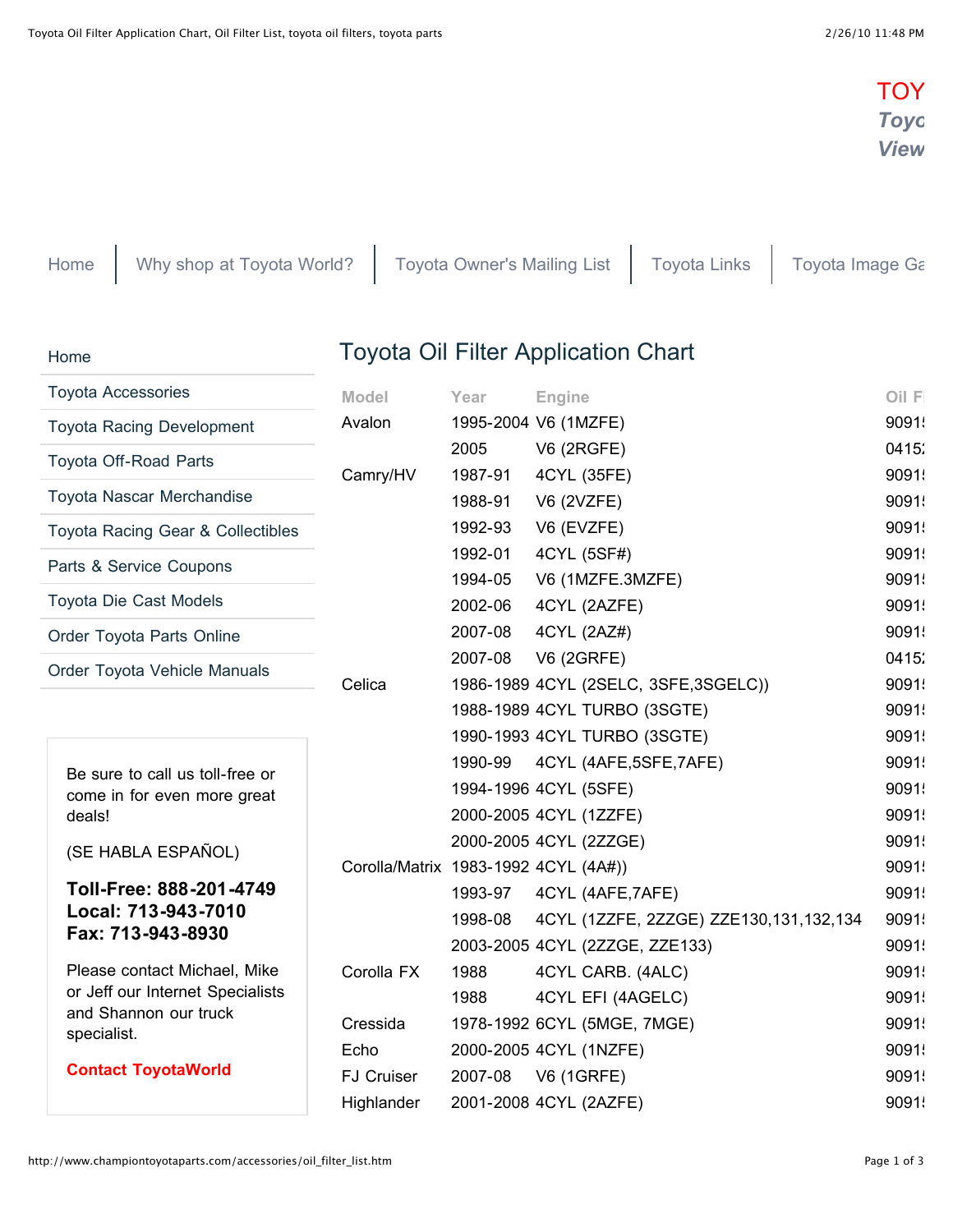|              |                     | 2001-2008 V6 (1MZFE, 3MZFE)        | 9091  |
|--------------|---------------------|------------------------------------|-------|
|              | 2008                | VG (2GRFE)                         | 0415  |
| Landcruiser  |                     | 1988-1992 6CYL (3FE) FJ62, FJ80    | 9091  |
|              |                     | 1993-1998 6CYL (1FZFE)             | 9091  |
|              |                     | 1999-2008 V8 (2UZFE)               | 9091  |
|              | 2008                | <b>V8 (3UFZE)</b>                  | 0415: |
| MR2/         |                     | 1988-1989 4CYL (4A#)               | 9091  |
| MR2 Spyder   |                     | 1991-1995 4CYL (5SFE)              | 9091  |
|              |                     | 1991-1995 4CYL (3SGTE)             | 9091  |
|              | 2000-05             | 4CYL (1ZZFE)                       | 9091  |
| Paseo        |                     | 1992-97   4CYL (5EFE)              | 9091  |
| Previa       |                     | 1991-1997 4CYL (2TZFE, 2TZFZE)     | 9091  |
| <b>Prius</b> |                     | 2001-2008 4CYL (1NZFXE)            | 9091  |
| Rav4         |                     | 1996-2000 4CYL (3SFE)              | 9091  |
|              | 2001-08             | 4CYL (1AZFE,2AZFE)                 | 9091  |
|              |                     | 2007-08 4CYL (2GRFE)               | 9091  |
| Sequoia      |                     | 2001-2008 V8 (2UFZE)               | 9091  |
| Sienna       |                     | 1998-2003 V6 (1MZFE)               | 9091  |
|              |                     | 2004-2006 V6 (3MZFE)               | 9091  |
|              | 2007-08             | V6 (2GRFE)                         | 0415: |
| Solara       |                     | 1999-2002 V6 (1MZFE)               | 9091  |
|              |                     | 1999-2001 4CYL (5SFE)              | 9091  |
|              |                     | 2002-2008 4CYL (2AZFE)             | 9091  |
|              |                     | 2004-2008 V6 (3MZFE)               | 9091  |
| Supra        |                     | 1986-1993 6CYL (7MGE, 7MGTE)       | 9091  |
|              |                     | 1993.5-98 6CYL (2JZ#)              | 9091  |
| T100         |                     | 1993-1994 V6 (3VZE)                | 9091  |
|              |                     | 1995-1998 4CYL (3RZFE)             | 9091  |
|              |                     | 1995-1998 V6 (5VZFE)               | 9091  |
| Tacoma       |                     | 1995-2004 4CYL (2RZFE, 3RZFE)      | 9091  |
|              |                     | 1995-2004 V6 (5VZFE)               | 9091  |
|              |                     | 2005-2008 4CYL (2TRFE)             | 9091  |
|              |                     | 2005-2008 V8 (1GRFE)               | 9091  |
| Tercel       |                     | 1980-1988 4CYL (1AC, 3AC)          | 9091  |
|              |                     | 1987-1994 4CYL (3E#))              | 9091  |
|              |                     | 1995-1998 4CYL (5EFE)              | 9091  |
| Truck /      |                     | 1985-1987 4CYL (22RTEC)            | 9091  |
| 4Runner      |                     | 1985-1989 4CYL (22R#), V6 (3VZE)   | 9091  |
|              |                     | 1989-1995 4CYL EFI (22RE)          | 9091  |
|              | 1989-1995 V6 (3VZE) |                                    | 9091  |
|              |                     | 1996-2002 4CYL (3RZFE), V6 (5VZFE) | 9091  |